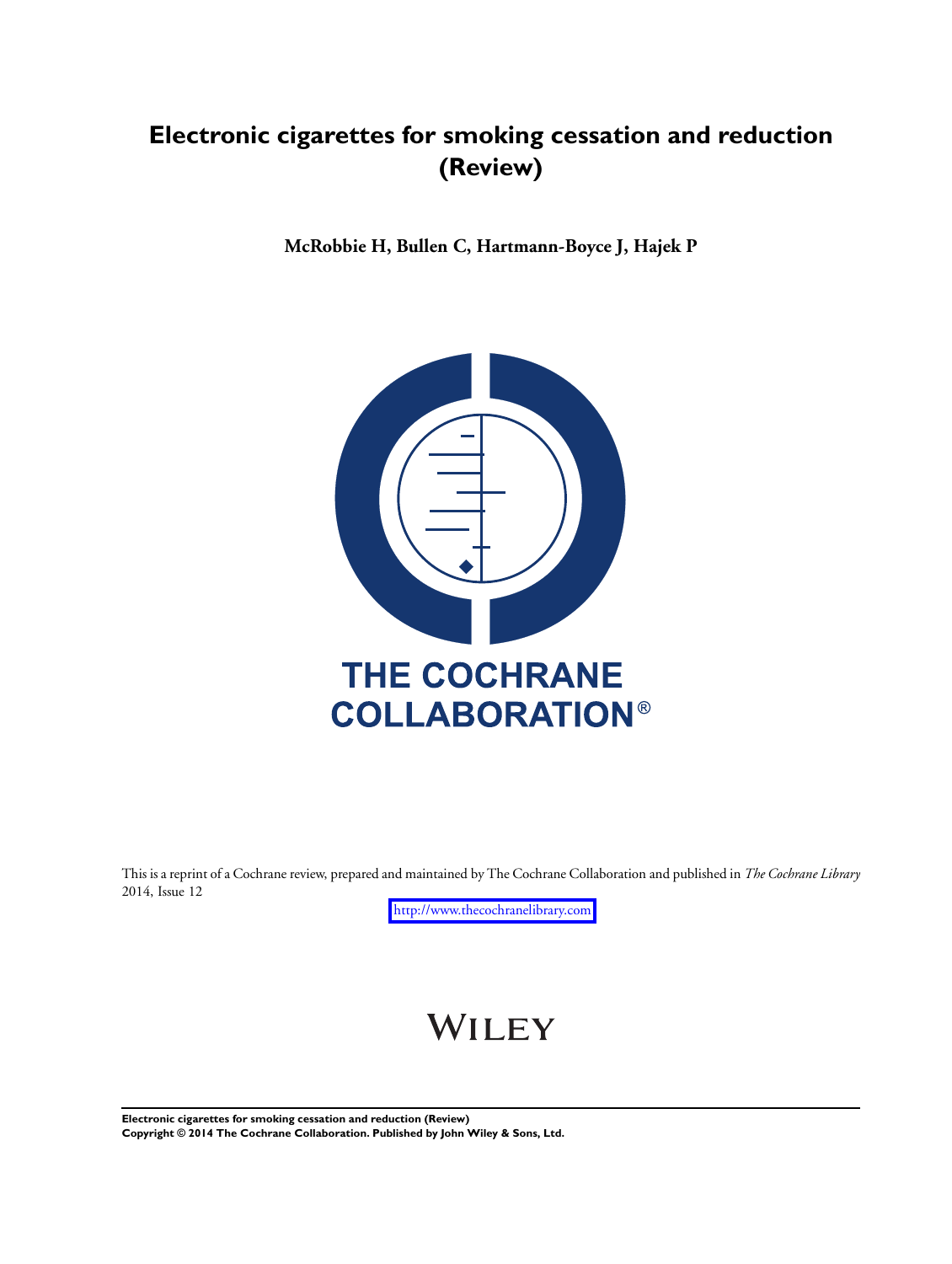### **[Intervention Review] Electronic cigarettes for smoking cessation and reduction**

Hayden McRobbie<sup>1</sup>, Chris Bullen<sup>2</sup>, Jamie Hartmann-Boyce<sup>3</sup>, Peter Hajek<sup>1</sup>

<sup>1</sup>Wolfson Institute of Preventive Medicine, Barts & The London School of Medicine and Dentistry, Queen Mary University of London, London, UK. <sup>2</sup>National Institute for Health Innovation, University of Auckland, Auckland, New Zealand. <sup>3</sup>Nuffield Department of Primary Care Health Sciences, University of Oxford, Oxford, UK

Contact address: Hayden McRobbie, Wolfson Institute of Preventive Medicine, Barts & The London School of Medicine and Dentistry, Queen Mary University of London, 55 Philpot Street, Whitechapel, London, E1 2HJ, UK. [h.j.mcrobbie@qmul.ac.uk.](mailto:h.j.mcrobbie@qmul.ac.uk)

**Editorial group:** Cochrane Tobacco Addiction Group. **Publication status and date:** New, published in Issue 12, 2014. **Review content assessed as up-to-date:** 25 September 2014.

**Citation:** McRobbie H, Bullen C, Hartmann-Boyce J, Hajek P. Electronic cigarettes for smoking cessation and reduction. *Cochrane Database of Systematic Reviews* 2014, Issue 12. Art. No.: CD010216. DOI: 10.1002/14651858.CD010216.pub2.

Copyright © 2014 The Cochrane Collaboration. Published by John Wiley & Sons, Ltd.

#### **A B S T R A C T**

#### **Background**

Electronic cigarettes (ECs) are electronic devices that heat a liquid - usually comprising propylene glycol and glycerol, with or without nicotine and flavours, stored in disposable or refillable cartridges or a reservoir - into an aerosol for inhalation. Since ECs appeared on the market in 2006 there has been a steady growth in sales. Smokers report using ECs to reduce risks of smoking, but some healthcare organisations have been reluctant to encourage smokers to switch to ECs, citing lack of evidence of efficacy and safety. Smokers, healthcare providers and regulators are interested to know if these devices can reduce the harms associated with smoking. In particular, healthcare providers have an urgent need to know what advice they should give to smokers enquiring about ECs.

#### **Objectives**

To examine the efficacy of ECs in helping people who smoke to achieve long-term abstinence; to examine the efficacy of ECs in helping people reduce cigarette consumption by at least 50% of baseline levels; and to assess the occurrence of adverse events associated with EC use.

#### **Search methods**

We searched the Cochrane Tobacco Addiction Groups Trials Register, the Cochrane Central Register of Controlled Trials (CENTRAL), MEDLINE, Embase, and two other databases for relevant records from 2004 to July 2014, together with reference checking and contact with study authors.

#### **Selection criteria**

We included randomized controlled trials (RCTs) in which current smokers (motivated or unmotivated to quit) were randomized to EC or a control condition, and which measured abstinence rates or changes in cigarette consumption at six months or longer. As the field of EC research is new, we also included cohort follow-up studies with at least six months follow-up. We included randomized cross-over trials and cohort follow-up studies that included at least one week of EC use for assessment of adverse events.

#### **Data collection and analysis**

One review author extracted data from the included studies and another checked them. Our main outcome measure was abstinence from smoking after at least six months follow-up, and we used the most rigorous definition available (continuous, biochemically validated, longest follow-up). For reduction we used a dichotomous approach (no change/reduction < 50% versus reduction by 50% or more of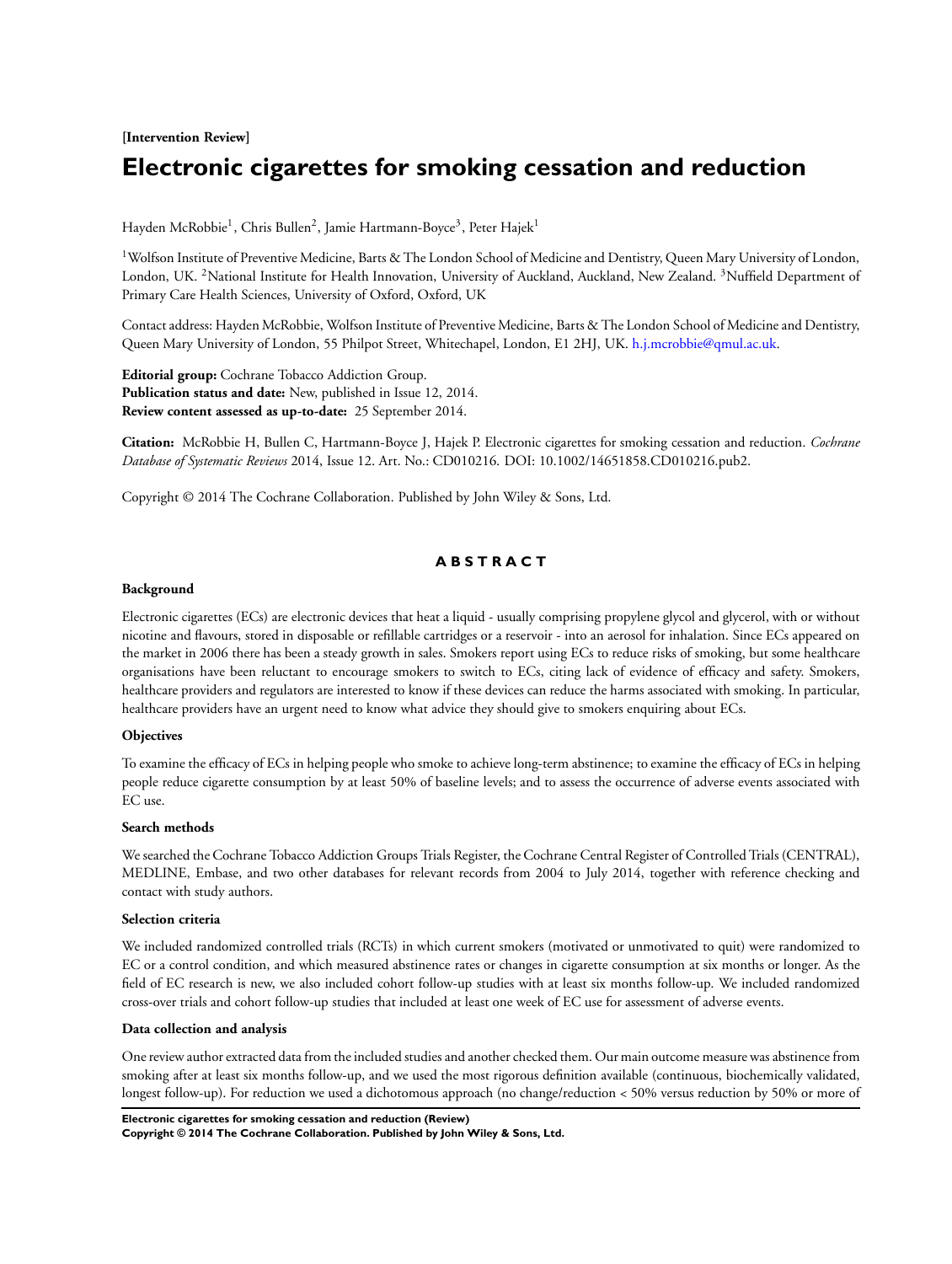baseline cigarette consumption). We used a fixed-effect Mantel-Haenszel model to calculate the risk ratio (RR) with a 95% confidence interval (CI) for each study, and where appropriate we pooled data from these studies in meta-analyses.

#### **Main results**

Our search identified almost 600 records, from which we include 29 representing 13 completed studies (two RCTs, 11 cohort). We identified nine ongoing trials. Two RCTs compared EC with placebo (non-nicotine) EC, with a combined sample size of 662 participants. One trial included minimal telephone support and one recruited smokers not intending to quit, and both used early EC models with low nicotine content. We judged the RCTs to be at low risk of bias, but under the GRADE system the overall quality of the evidence for our outcomes was rated 'low' or 'very low' because of imprecision due to the small number of trials. A 'low' grade means that further research is very likely to have an important impact on our confidence in the estimate of effect and is likely to change the estimate. A 'very low' grade means we are very uncertain about the estimate. Participants using an EC were more likely to have abstained from smoking for at least six months compared with participants using placebo EC (RR 2.29, 95% CI 1.05 to 4.96; placebo 4% versus EC 9%; 2 studies; GRADE: low). The one study that compared EC to nicotine patch found no significant difference in sixmonth abstinence rates, but the confidence intervals do not rule out a clinically important difference (RR 1.26, 95% CI: 0.68 to 2.34; GRADE: very low). A higher number of people were able to reduce cigarette consumption by at least half with ECs compared with placebo ECs (RR 1.31, 95% CI 1.02 to 1.68, 2 studies; placebo: 27% versus EC: 36%; GRADE: low) and compared with patch (RR 1.41, 95% CI 1.20 to 1.67, 1 study; patch: 44% versus EC: 61%; GRADE: very low). Unlike smoking cessation outcomes, reduction results were not biochemically verified.

None of the RCTs or cohort studies reported any serious adverse events (SAEs) that were considered to be plausibly related to EC use. One RCT provided data on the proportion of participants experiencing any adverse events. Although the proportion of participants in the study arms experiencing adverse events was similar, the confidence intervals are wide (ECs vs placebo EC RR 0.97, 95% CI 0.71 to 1.34; ECs vs patch RR 0.99, 95% CI 0.81 to 1.22). The other RCT reported no statistically significant difference in the frequency of AEs at three- or 12-month follow-up between the EC and placebo EC groups, and showed that in all groups the frequency of AEs (with the exception of throat irritation) decreased significantly over time.

#### **Authors' conclusions**

There is evidence from two trials that ECs help smokers to stop smoking long-term compared with placebo ECs. However, the small number of trials, low event rates and wide confidence intervals around the estimates mean that our confidence in the result is rated 'low' by GRADE standards. The lack of difference between the effect of ECs compared with nicotine patches found in one trial is uncertain for similar reasons. ECs appear to help smokers unable to stop smoking altogether to reduce their cigarette consumption when compared with placebo ECs and nicotine patches, but the above limitations also affect certainty in this finding. In addition, lack of biochemical assessment of the actual reduction in smoke intake further limits this evidence. No evidence emerged that short-term EC use is associated with health risk.

#### **P L A I N L A N G U A G E S U M M A R Y**

#### **Can electronic cigarettes help people stop smoking or reduce the amount they smoke, and are they safe to use for this purpose?**

#### **Background**

Electronic cigarettes (EC) are electronic devices that produce a smoke-like aerosol (commonly referred to as vapour) that the user inhales. This vapour typically contains nicotine without most of the toxins smokers inhale with cigarette smoke. ECs have become popular with smokers who want to reduce the risks of smoking. This review aimed to find out whether ECs help smokers stop or cut down on their smoking, and whether it is safe to use ECs to do this.

#### **Study characteristics**

We searched for trials published up to July 2014 and found 13 that help answer these questions. Two of the trials compared ECs with and without nicotine. These studies were judged to be at low risk of bias. They were conducted in New Zealand and Italy, and measured whether people had quit smoking for at least six months. In one study, people wanted to quit smoking, but in the other study, they did not. The trial in people who wanted to quit smoking also compared ECs to nicotine patches. The rest of the studies did not put people into treatment groups so could not directly compare ECs with something else. These studies can tell us less about how ECs might help with quitting smoking or with cutting down.